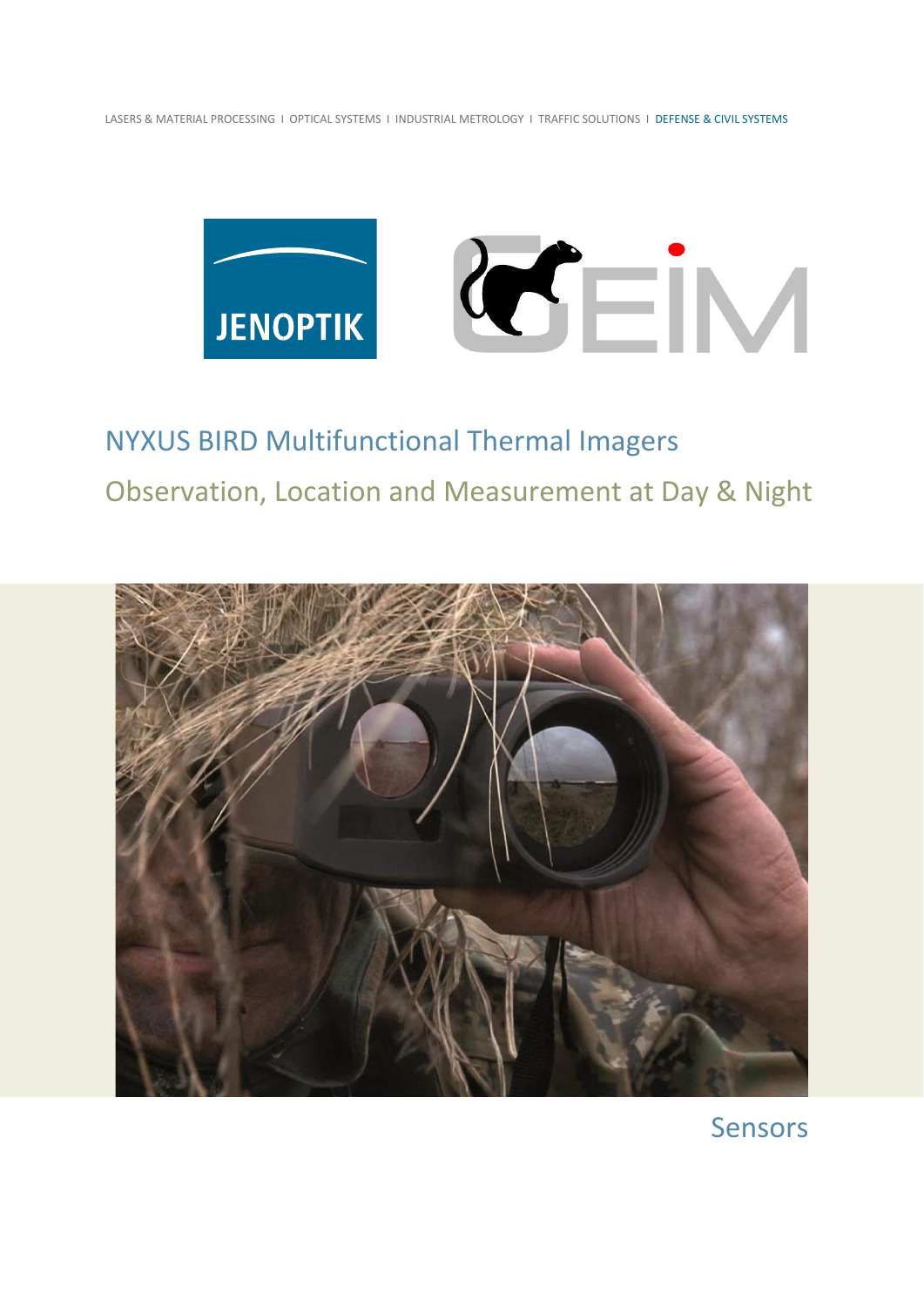

# Lightweight, compact, multifunctional.

Discover the world's most compact thermal imager for precise and fast target observation, location and measurement at day & night.

NYXUS BIRD is an easily portable and versatile observation system for reconnaissance and target location at day & night. It combines a thermal imager and direct view glass optics with an eye-safe laser rangefinder, digital magnetic compass (DMC) and GPS for target location and measurement.

## Crystal Clear Day and Night Vision

For target detection at night and day NYXUS BIRD features an uncooled high resolution thermal infrared camera. Multi-coated glass optics with 7-fold image magnification offer crystal clear day vision – or night vision when used with night vision goggles.

The eye-safe 1550 nm laser rangefinder operates within a range of 5000 meters. Together with onboard DMC and GPS it enables exact and fast target localization.

#### Benefits

- Small, lightweight, handy and noiseless
- Multi-functionality combined in one compact device
- Short startup time, Long battery operation time
- Vision in absolute darkness, also through smoke
- Detection & measurement over large distances
- Many included and optional functions, for example, guide-me-home, fall-of-shot correction, infrared image and data storage, day-vision & infrared image overlay

### Applications

- Surveillance and Reconnaissance
- Observation, Target Acquisition & Location
- Infantry, Forward Observers, Forward Air Controllers, Joint Fire Support Teams, Special Forces, Homeland Security, Law Enforcement, Police